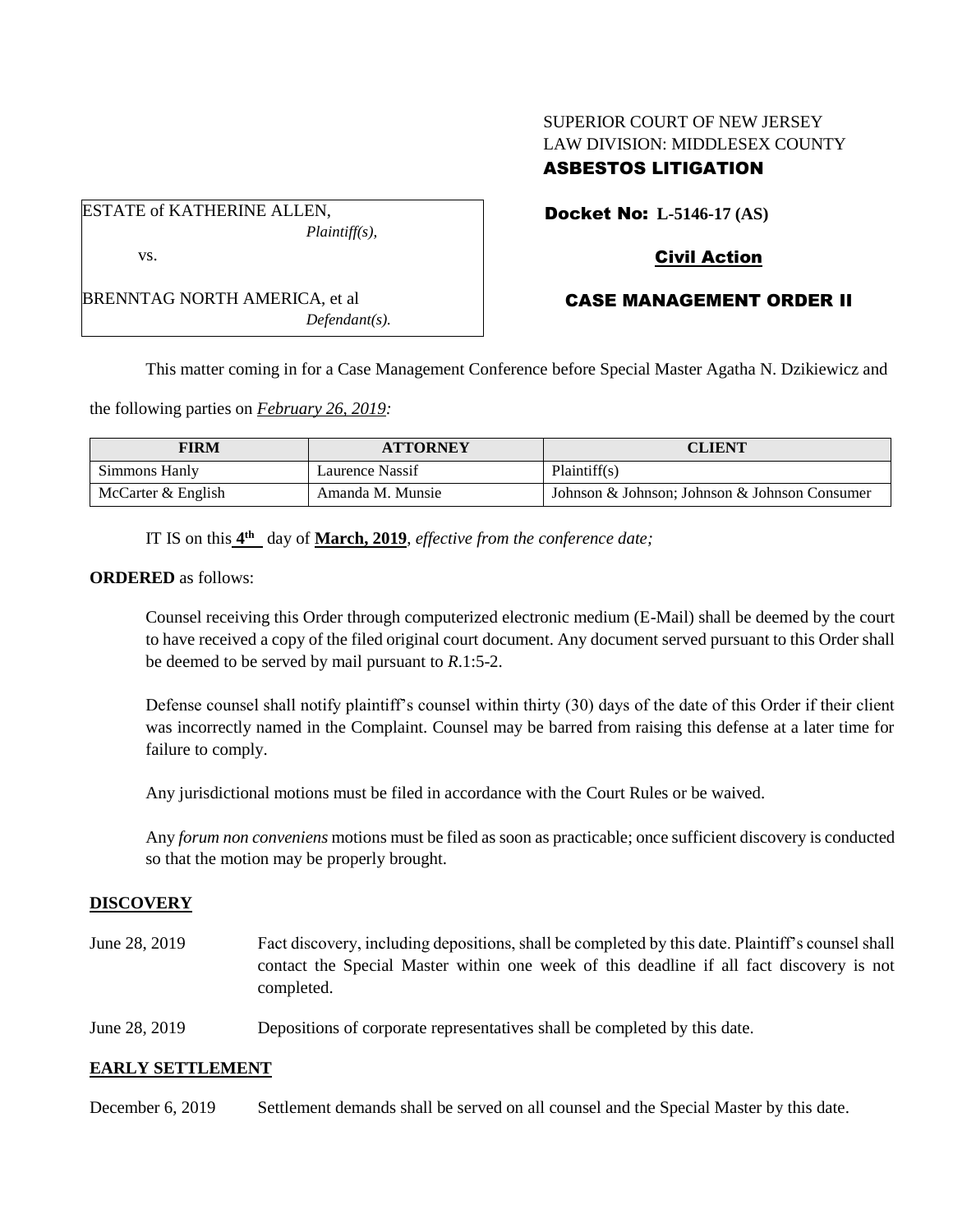## **MEDICAL EXPERT REPORT**

| September 30, 2019 | Plaintiff shall serve medical expert reports by this date. |  |
|--------------------|------------------------------------------------------------|--|
|--------------------|------------------------------------------------------------|--|

- September 30, 2019 Upon request by defense counsel, plaintiff is to arrange for the transfer of pathology specimens and x-rays, if any, by this date.
- December 31, 2019 Defendants shall identify its medical experts and serve medical reports, if any, by this date. In addition, defendants shall notify plaintiff's counsel (as well as all counsel of record) of a joinder in an expert medical defense by this date.

## **LIABILITY EXPERT REPORTS**

September 30, 2019 Plaintiff shall identify its liability experts and serve liability expert reports by this date or waive any opportunity to rely on liability expert testimony.

December 31, 2019 Defendants shall identify its liability experts and serve liability expert reports, if any, by this date or waive any opportunity to rely on liability expert testimony.

## **SUMMARY JUDGMENT MOTION PRACTICE**

- October 11, 2019 Plaintiff's counsel shall advise, in writing, of intent not to oppose motions by this date.
- October 25, 2019 Summary judgment motions shall be filed no later than this date.
- November 22, 2019 Last return date for summary judgment motions.

### **ECONOMIST EXPERT REPORTS**

- September 30, 2019 Plaintiff shall identify its expert economists and serve expert economist report(s), if any, by this date or waive any opportunity to rely on economic expert testimony.
- December 31, 2019 Defendants shall identify its expert economists and serve expert economist report(s), if any, by this date or waive any opportunity to rely on economic expert testimony.

### **EXPERT DEPOSITIONS**

January 31, 2020 Expert depositions shall be completed by this date. To the extent that plaintiff and defendant generic experts have been deposed before, the parties seeking that deposition in this case must file an application before the Special Master and demonstrate the necessity for that deposition. To the extent possible, documents requested in a deposition notice directed to an expert shall be produced three days in advance of the expert deposition. The expert shall not be required to produce documents that are readily accessible in the public domain.

 $\_$  ,  $\_$  ,  $\_$  ,  $\_$  ,  $\_$  ,  $\_$  ,  $\_$  ,  $\_$  ,  $\_$  ,  $\_$  ,  $\_$  ,  $\_$  ,  $\_$  ,  $\_$  ,  $\_$  ,  $\_$  ,  $\_$  ,  $\_$  ,  $\_$  ,  $\_$  ,  $\_$  ,  $\_$  ,  $\_$  ,  $\_$  ,  $\_$  ,  $\_$  ,  $\_$  ,  $\_$  ,  $\_$  ,  $\_$  ,  $\_$  ,  $\_$  ,  $\_$  ,  $\_$  ,  $\_$  ,  $\_$  ,  $\_$  ,

### **PRE-TRIAL AND TRIAL**

To be scheduled Settlement conference.